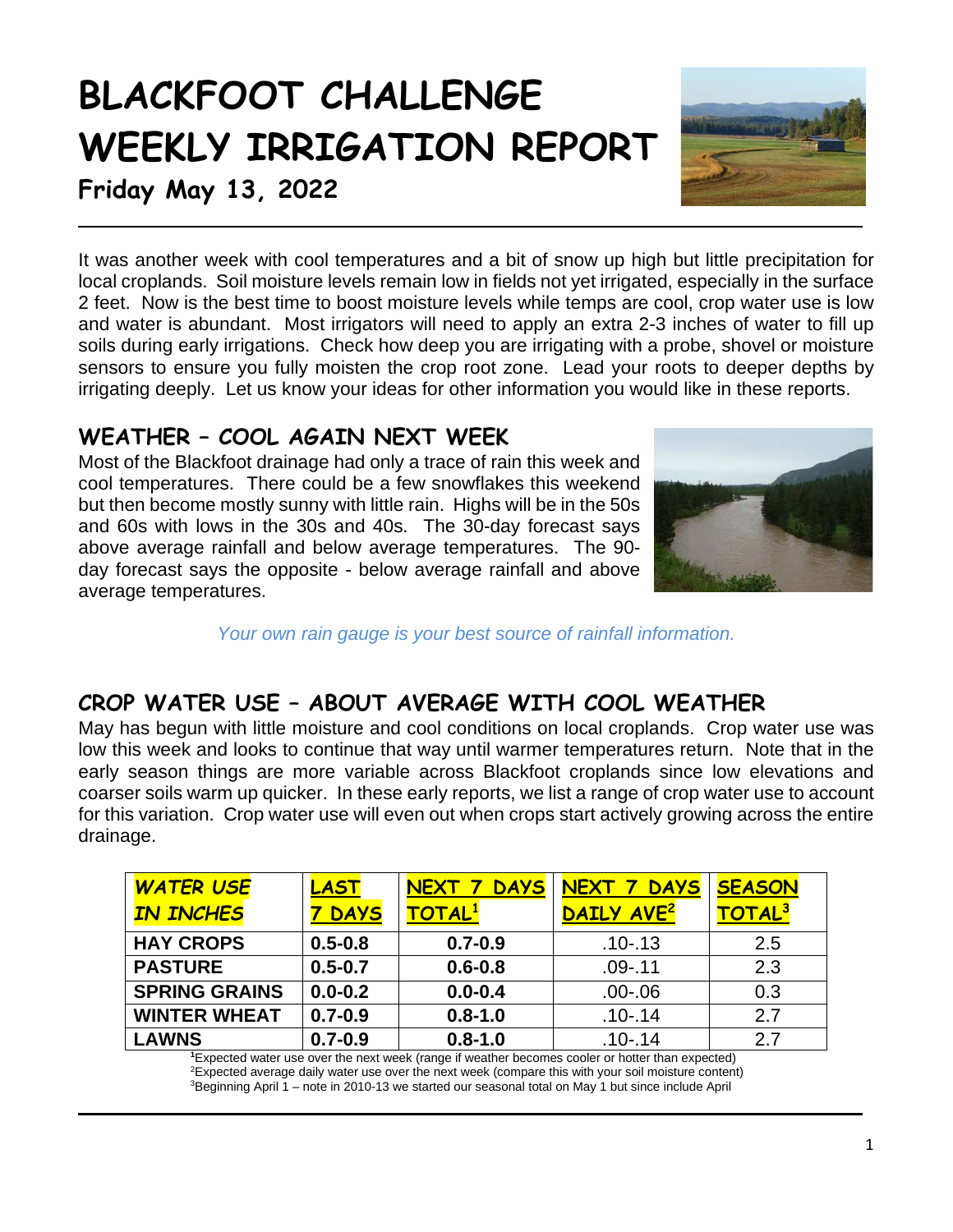The table on Page 1 provides a quick summary of crop water use this last week and an estimate for next week. The table and chart below summarize the entire irrigation season and compare it with average, hot and cool conditions so you can plan ahead. This table and chart will be updated weekly all season.

| <b>BLACKFOOT 2022 GROWING SEASON WEEKLY RAINFALL &amp; CROP WATER USE</b> (INCHES OF WATER) |                   |                                                   |      |                                |                                |               |              |                                            |                                     |                                      |  |
|---------------------------------------------------------------------------------------------|-------------------|---------------------------------------------------|------|--------------------------------|--------------------------------|---------------|--------------|--------------------------------------------|-------------------------------------|--------------------------------------|--|
|                                                                                             | RAIN <sup>1</sup> | 2022 WEEKLY POTENTIAL CROP WATER USE <sup>2</sup> |      |                                |                                |               |              | AVERAGE WEEKLY CROP WATER USE <sup>3</sup> |                                     |                                      |  |
|                                                                                             |                   | <b>HAY</b>                                        |      | <b>SPRING</b><br><b>GRAINS</b> | <b>SPRING</b><br><b>GRAINS</b> | <b>WINTER</b> |              | <b>LONGTERM</b><br><b>AVERAGE HAY</b>      | <b>HOT WEEK</b><br><b>HAY WATER</b> | <b>COOL WEEK</b><br><b>HAY WATER</b> |  |
| <b>WEEK ENDING</b>                                                                          | <b>RAIN</b>       | CROPS <sup>4</sup>                                |      | <b>PASTURE</b> 5-1 START       | 5-15 START                     | <b>WHEAT</b>  | <b>LAWNS</b> | <b>WATER USE</b>                           | <b>USE</b>                          | <b>USE</b>                           |  |
| <b>APRIL</b>                                                                                | 1.25              | 1.00                                              | 1.00 | 0.00                           | 0.00                           | 1.00          | 1.00         |                                            |                                     |                                      |  |
| 5/6/2022                                                                                    | 0.25              | 0.70                                              | 0.60 | 0.10                           | 0.00                           | 0.80          | 0.80         | 0.70                                       | 1.00                                | 0.40                                 |  |
| 5/13/2022                                                                                   | 0.01              | 0.80                                              | 0.70 | 0.20                           | 0.00                           | 0.90          | 0.90         | 0.80                                       | 1.10                                | 0.60                                 |  |
| 5/20/2022                                                                                   |                   |                                                   |      |                                |                                |               |              | 0.90                                       | 1.20                                | 0.70                                 |  |
| 5/27/2022                                                                                   |                   |                                                   |      |                                |                                |               |              | 1.00                                       | 1.30                                | 0.70                                 |  |
| 6/3/2022                                                                                    |                   |                                                   |      |                                |                                |               |              | 1.10                                       | 1.50                                | 0.80                                 |  |
| 6/10/2022                                                                                   |                   |                                                   |      |                                |                                |               |              | 1.20                                       | 1.70                                | 0.80                                 |  |
| 6/17/2022                                                                                   |                   |                                                   |      |                                |                                |               |              | 1.25                                       | 1.90                                | 0.90                                 |  |
| 6/24/2022                                                                                   |                   |                                                   |      |                                |                                |               |              | 1.30                                       | 2.00                                | 1.00                                 |  |
| 7/1/2022                                                                                    |                   |                                                   |      |                                |                                |               |              | 1.40                                       | 2.00                                | 1.00                                 |  |
| 7/8/2022                                                                                    |                   |                                                   |      |                                |                                |               |              | 1.60                                       | 2.10                                | 1.10                                 |  |
| 7/15/2022                                                                                   |                   |                                                   |      |                                |                                |               |              | 1.65                                       | 2.20                                | 1.10                                 |  |
| 7/22/2022                                                                                   |                   |                                                   |      |                                |                                |               |              | 1.70                                       | 2.20                                | 1.10                                 |  |
| 7/29/2022                                                                                   |                   |                                                   |      |                                |                                |               |              | 1.70                                       | 2.00                                | 1.10                                 |  |
| 8/5/2022                                                                                    |                   |                                                   |      |                                |                                |               |              | 1.50                                       | 1.80                                | 1.00                                 |  |
| 8/12/2022                                                                                   |                   |                                                   |      |                                |                                |               |              | 1.40                                       | 1.70                                | 1.00                                 |  |
| 8/19/2022                                                                                   |                   |                                                   |      |                                |                                |               |              | 1.30                                       | 1.60                                | 0.90                                 |  |
| 8/26/2022                                                                                   |                   |                                                   |      |                                |                                |               |              | 1.20                                       | 1.40                                | 0.90                                 |  |
| 9/2/2022                                                                                    |                   |                                                   |      |                                |                                |               |              | 1.15                                       | 1.40                                | 0.70                                 |  |
| 9/9/2022                                                                                    |                   |                                                   |      |                                |                                |               |              | 1.00                                       | 1.30                                | 0.60                                 |  |
| 9/16/2022                                                                                   |                   |                                                   |      |                                |                                |               |              | 0.90                                       | 1.20                                | 0.50                                 |  |
| 9/23/2022                                                                                   |                   |                                                   |      |                                |                                |               |              | 0.80                                       | 1.10                                | 0.50                                 |  |
| 9/30/2022                                                                                   |                   |                                                   |      |                                |                                |               |              | 0.70                                       | 1.00                                | 0.40                                 |  |
| <b>TOTAL</b>                                                                                | 0.26              | 2.50                                              | 2.30 | 0.30                           | 0.00                           | 2.70          | 2.70         | 26.25                                      | 34.70                               | 17.80                                |  |

1 Rainfall should be reduced to account for immediate evaporation from crop and soil surfaces (0.1-April,May and Sept, 0.15-June and August, 0.2-July) (This rainfall figure is an average across all Blackfoot croplands - use your own rain gauge for better accuracy)

2 **This years** maximum water use by healthy crops that are well-fertilized and irrigated, disease and insect-free. Will vary slightly across the drainage.

Longterm average water use for each crop each week based on long-term historic data.

 $<sup>4</sup>$  Hay Crop water use drops approximately 2/3 the first week after cutting, 1/2 the second and 1/3 the third.</sup>



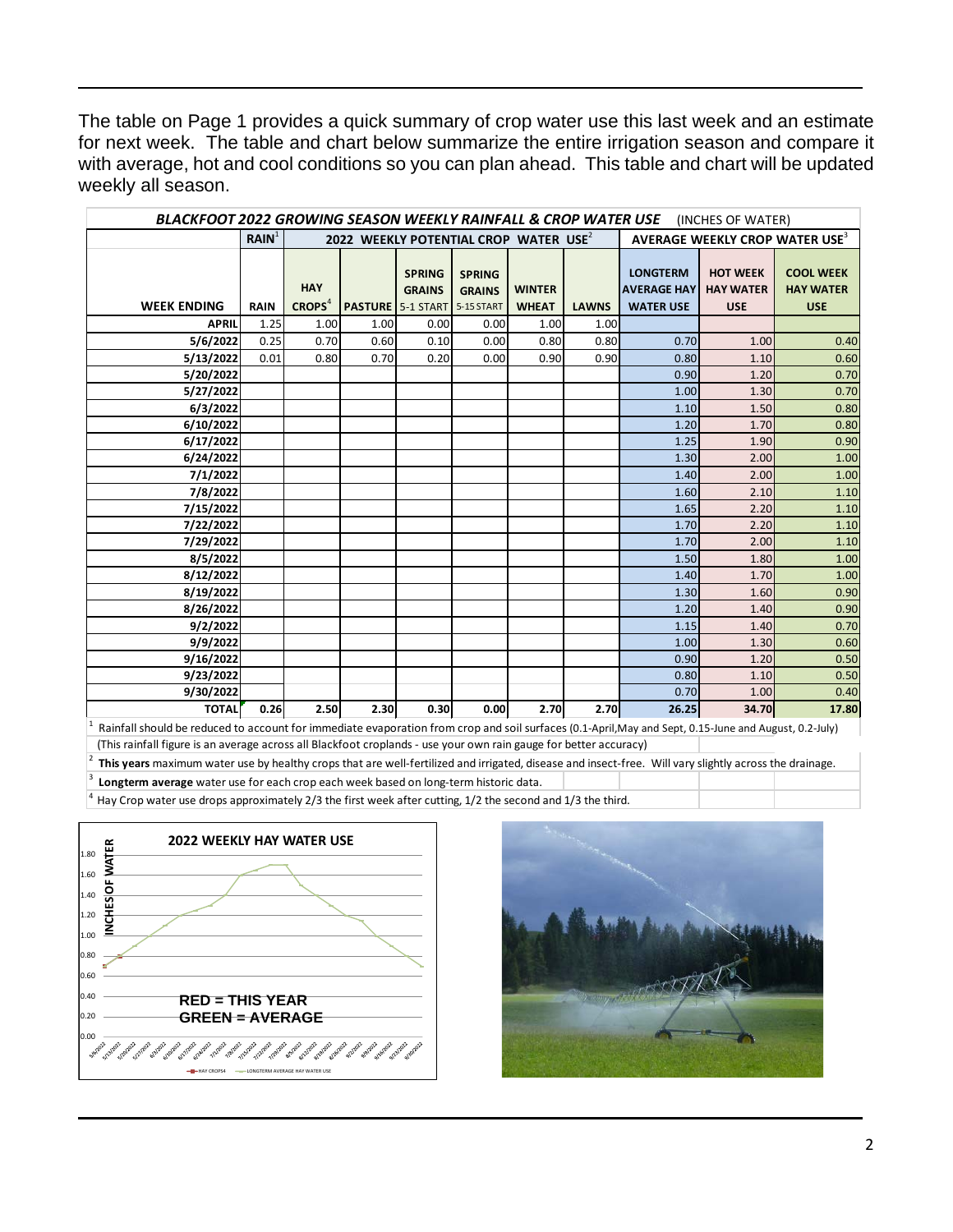# **SOIL MOISTURE – STILL BELOW AVERAGE UNLESS IRRIGATED!**

Soil moisture levels throughout the drainage this week continue to be average or slightly below unless irrigated. Most soils are filled to about 50% of their water holding capacity throughout the 3-foot root zone. Irrigators should check soil moisture levels and fill up soils during early irrigations. This is the easiest time to fill up soils to their full water holding capacities while crop water use is low, crops are short and weather is cool. Most soils could use an extra 2-3 inches to fill them up.



Soil near 100% of its water holding forms a ball when squeezed and leaves the hand moist. Water is visible on the surface of the soil and the hand as a dark stain or shiny surface (photo at left).

Soil near 50% of its water holding capacity may form a weak ball but leaves little moisture on the hand (photo at left).

Soil at 25% or less of its water holding capacity does not form a sturdy ball when squeezed. It feels and looks dry. If sandy or loamy, it crumbles easily, if high in clay it forms a hard lump (no photo). Call, text or email anytime if you have questions about evaluating your soil moisture content and irrigation options.

## **SNOWPACK AND WATER SUPPLY**

Blackfoot drainage snowpack rose from 96% of average last week to **107%** due to cool weather and a little snow up high. Precipitation in the last 30 days is about average. Reservoir storage is good but slightly below last year. Blackfoot river flows are predicted to be about normal this season. Last year the prediction at this time was for above-normal flows but drought conditions dropped late season flows below normal. You may notice that these figures are not exactly the same as those in the NRCS Monthly Water Supply Reports. We use figures which are updated daily and not those reported at the start of each month in those reports.

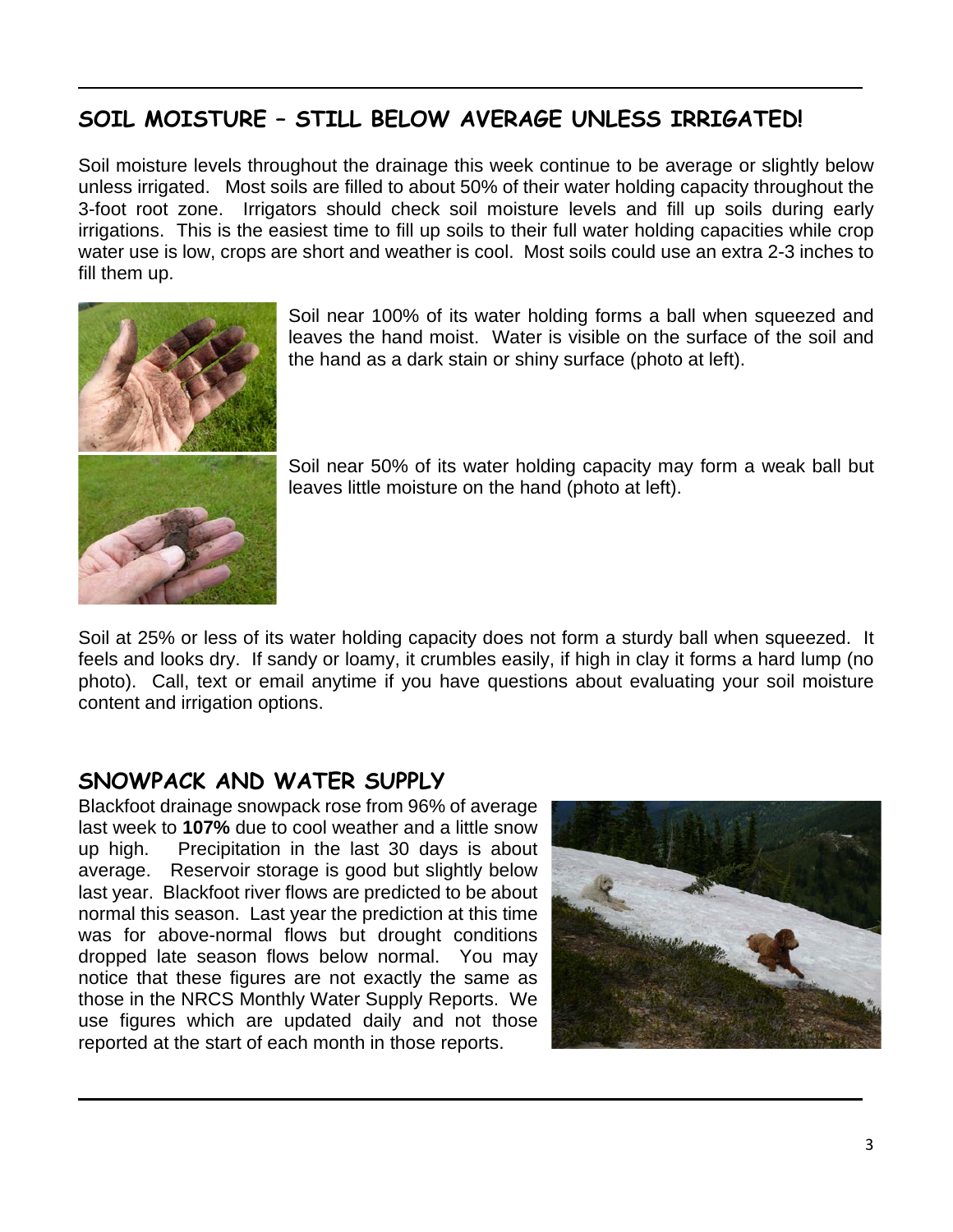## **STREAMFLOW**

The Blackfoot river flow at Bonner is **3,320 CFS today** which is below average for this date (4,820 CFS). 2018 set the highest flow record at 15,800 CFS while the lowest flow on this date was 1180 CFS in 1941. Weather predictions for the next 30 days are for below average temperatures and above average rainfall which should help maintain streamflows. Predictions for the next 90 days say above average temperatures and below average and rainfall.



# **SOIL HEALTH – LESSONS FROM THE PAST – TERRA PRETA SOILS**

The Amazon basin has lots of sandy soils from which most of the nutrients have been leached away by abundant rainfall over thousands of years. Ancient farmers would clear forest lands and grow crops but soil fertility and crop production would only last a few years before they had to move on to a new site.

Anthropologists discovered areas with very dark and fertile soils which they called *Terra preta* (black soil) or *Terra preta de índio* (black soil of the Indians). Early Indian farmers added charcoal, bones, pottery, compost and manure to these soils over decades or centuries. The charcoal and its biochar components last for long periods staining these soils black. They have dramatically more microbial activity plus much

better water and nutrient holding capacity. These soils grow much better crops that adjacent untreated soils. This allowed these ancient farmers to remain in one



*Terra preta soils where early peoples added biochar-like materials to sandy Amazon soils for decades or more to increase yields*

place instead of constantly moving to new sites which had to be cleared of forest and prepared for crops. More stable societies could then develop and lifestyles became less nomadic.

These soils are an inspiration for soil health and biochar advocates supporting the value of biochar and its ability to improve soils and sequester carbon for long periods. The carbon these early farmers added to their soils is still present hundreds of years later. The increased biological activity, water and nutrient holding capacity and crop production is still evident on these soils. The young man in the photo and his soil have become one of the most famous biochar symbols today.

The Blackfoot Challenge is participating in a pilot project that will produce biochar from local forest wood wastes. It will be applied to local croplands and other lands in the drainage. More information about this effort will be included in future reports.

For further information contact Jennifer Schoonen, Blackfoot Challenge Water Steward, 406-360-6445 or Barry Dutton, Professional Soil Scientist, 406-240-7798 [barry@landandwaterconsulting.net](mailto:barry@landandwaterconsulting.net)